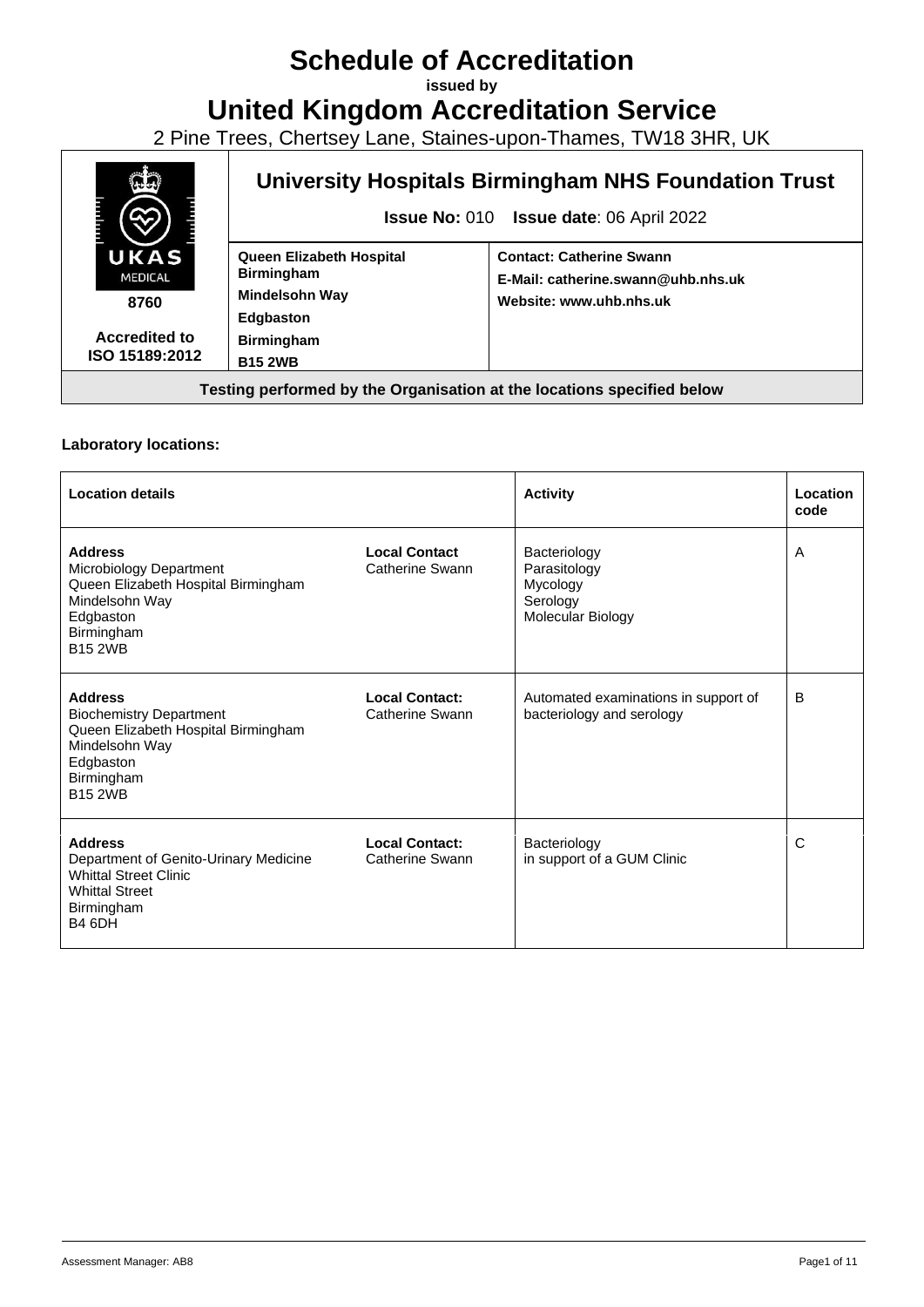

**ISO 15189:2012**

#### **Schedule of Accreditation issued by United Kingdom Accreditation Service**

2 Pine Trees, Chertsey Lane, Staines -upon -Thames, TW18 3HR, UK

## **University Hospitals Birmingham NHS Foundation Trust**

**Issue No:** 010 **Issue date:** 06 April 2022

**Testing performed by the Organisation at the locations specified**

| Materials/Products<br>tested                                                                                | Type of test/Properties<br>measured/Range of<br>measurement                               | Standard specifications/<br>Equipment/Techniques used                                                                                     | Location<br>Code |
|-------------------------------------------------------------------------------------------------------------|-------------------------------------------------------------------------------------------|-------------------------------------------------------------------------------------------------------------------------------------------|------------------|
| <b>HUMAN TISSUES AND</b><br><b>FLUIDS</b>                                                                   | Microbiological<br>examination activities for<br>the purpose of clinical<br>diagnosis     | In-house documented procedures following<br>current Public Health England (PHE)<br>Standards for Microbiological Investigations<br>(SMIs) |                  |
| Cellular and fluid<br>material contained on<br>swabs from eyes, ears<br>and throat, skin, sites,            | <b>Isolation</b> and<br>characterisation of<br>microorganisms of clinical<br>significance | Manual or automated Kiestra inoculation of<br>selected culture media using in-house<br>procedures:                                        | A                |
| wounds, burns, ulcers<br>and abscesses                                                                      |                                                                                           | MAA_S036 Manual inoculation of culture<br>media.                                                                                          |                  |
| Catheter tips, drainage<br>fluids, bile and pus                                                             |                                                                                           | MRS_S024 Routine General Bench<br>Microbiology                                                                                            |                  |
| Tissues, biopsies,<br>specimens from central<br>nervous system                                              |                                                                                           | MRS_S025 Processing Specimens on the<br><b>Priority Section</b>                                                                           |                  |
| Tissues from patients<br>with blast or other<br>traumatic injury                                            |                                                                                           |                                                                                                                                           |                  |
| Sinus aspirates and<br>antral washouts                                                                      |                                                                                           | MRS_S013 Genital specimens                                                                                                                |                  |
| Cellular fluid material<br>contained on swabs<br>from the Genito-urinary<br>Tract.                          |                                                                                           |                                                                                                                                           |                  |
| <b>Tissue from</b><br>endoprosthetic revision,<br>vertebral discs and<br>associated aspirates<br>and swabs. |                                                                                           |                                                                                                                                           |                  |
|                                                                                                             |                                                                                           |                                                                                                                                           |                  |
|                                                                                                             |                                                                                           |                                                                                                                                           |                  |
|                                                                                                             |                                                                                           |                                                                                                                                           |                  |

#### DETAIL OF ACCREDITATION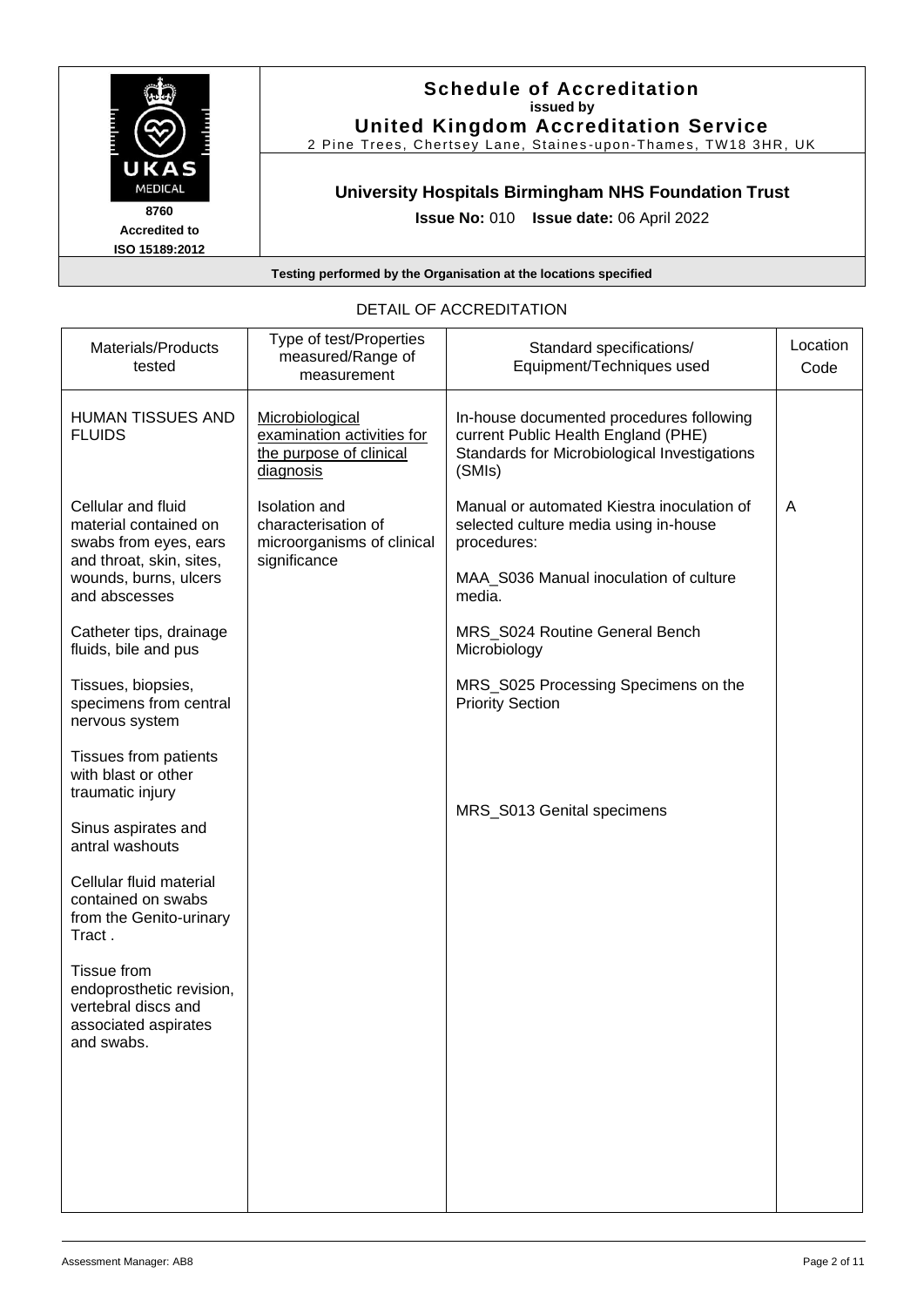

#### **Schedule of Accreditation issued by United Kingdom Accreditation Service**

2 Pine Trees, Chertsey Lane, Staines -upon -Thames, TW18 3HR, UK

## **University Hospitals Birmingham NHS Foundation Trust**

**Issue No:** 010 **Issue date:** 06 April 2022

| Materials/Products<br>tested                                                                                                    | Type of test/Properties<br>measured/Range of<br>measurement                                                                                 | Standard specifications/<br>Equipment/Techniques used                                                                                                                             | Location<br>Code |
|---------------------------------------------------------------------------------------------------------------------------------|---------------------------------------------------------------------------------------------------------------------------------------------|-----------------------------------------------------------------------------------------------------------------------------------------------------------------------------------|------------------|
| <b>HUMAN TISSUES AND</b><br>FLUIDS (cont'd)                                                                                     | Microbiological<br>examination activities for<br>the purpose of clinical<br>diagnosis (cont'd):                                             | In-house documented procedures following<br>current Public Health England (PHE)<br>Standards for Microbiological Investigations<br>(SMIs):                                        |                  |
| Blood, fluids, aspirates,<br>(pre-inoculated bottles)                                                                           | <b>Isolation</b> and<br>characterisation of<br>microorganisms of clinical                                                                   | MBC_S001 BacT/Alert Blood Cultures<br>MBC_S003 Investigation of adverse                                                                                                           | A                |
| Transfused blood and<br>blood products; stem<br>cell and bone marrow<br>concentrates.                                           | significance (cont'd)                                                                                                                       | reactions associated with transfusions of<br>blood and blood products.                                                                                                            |                  |
| Cellular and fluid<br>material contained on<br>swabs                                                                            | Screening for Methicillin-<br><b>Resistant Staphylococcus</b><br>aureus (MRSA)                                                              | Manual or automated Kiestra inoculation,<br>incubation and imaging of chromogenic<br>culture media as above and using:<br>MAA_S042 The Kiestra system.<br>MRS_S014 MRSA screening | A                |
| Cellular and fluid<br>material contained on<br>rectal swabs, faecal<br>specimens, wound<br>swabs, sputum and<br>urine specimens | Screening for bacteria<br>with carbapenem<br>hydrolysing β lactamases<br>(carbapenemases)                                                   | Manual or automated Kiestra inoculation of<br>selected chromogenic culture media using<br>in-house procedures:<br>MAA_S050 Organism Screening                                     | A                |
| Faeces                                                                                                                          | <b>Isolation</b> and<br>characterisation of enteric<br>pathogens: Salmonella,<br>Shigella, Campylobacter,<br>E.coli O157 and Vibrio<br>spp. | Solid and enrichment culture:<br>MET_S001 Enteric pathogens                                                                                                                       | Α                |
| Sputum, pleural fluid,<br>broncho-alveolar lavage                                                                               | Isolation and<br>characterisation of micro-<br>organisms of clinical<br>significance, (excluding<br>Mycobacterium<br>tuberculosis)          | ML3_S001 Sputum, Pleural fluid, Broncho-<br>alveolar lavages and associated specimens                                                                                             | A                |
|                                                                                                                                 |                                                                                                                                             |                                                                                                                                                                                   |                  |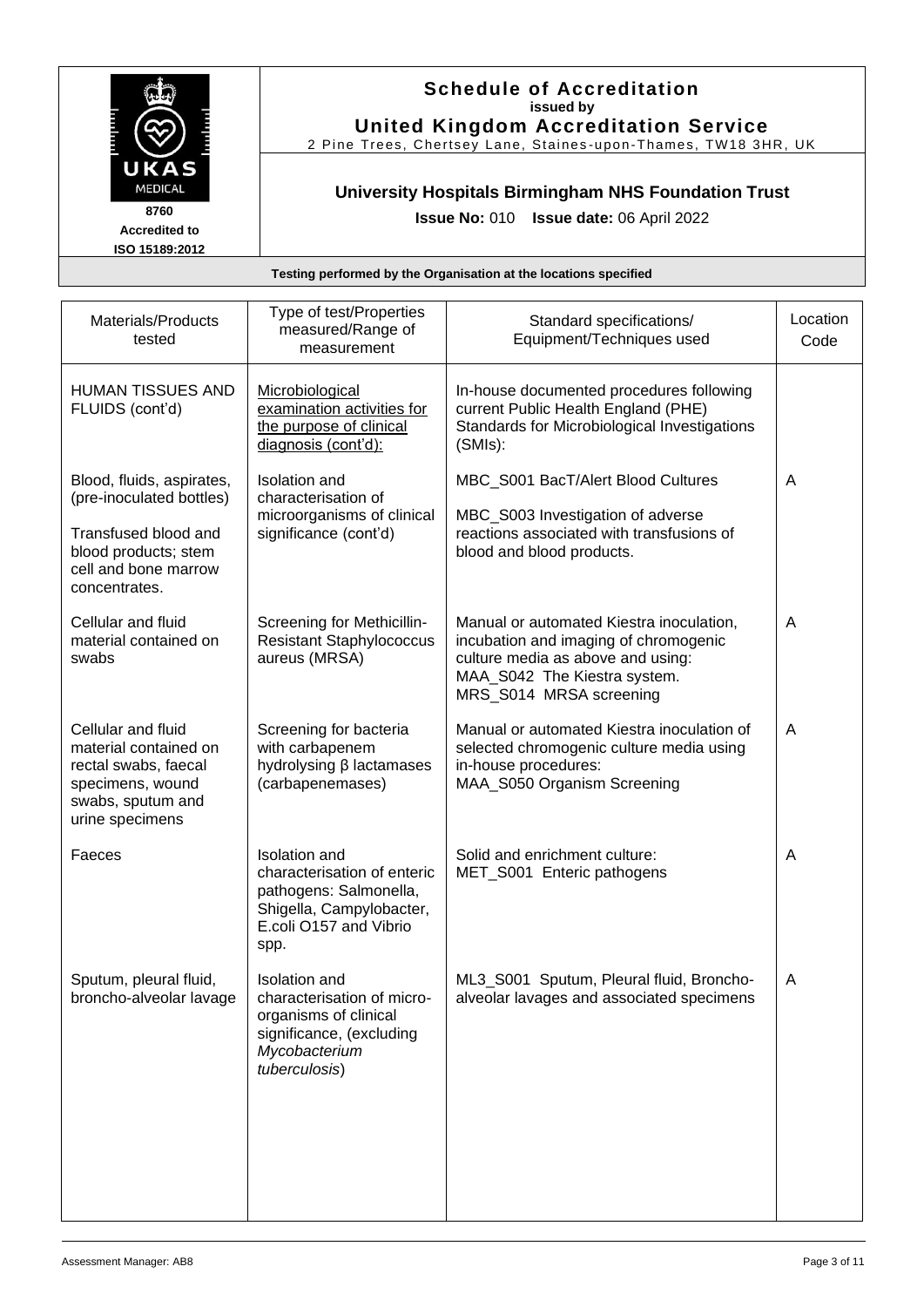

#### **Schedule of Accreditation issued by United Kingdom Accreditation Service**

2 Pine Trees, Chertsey Lane, Staines -upon -Thames, TW18 3HR, UK

## **University Hospitals Birmingham NHS Foundation Trust**

**Issue No:** 010 **Issue date:** 06 April 2022

| Type of test/Properties<br>measured/Range of<br>measurement                                                                              | Standard specifications/<br>Equipment/Techniques used                                                                                                                                                                    | Location<br>Code |
|------------------------------------------------------------------------------------------------------------------------------------------|--------------------------------------------------------------------------------------------------------------------------------------------------------------------------------------------------------------------------|------------------|
| Microbiological<br>examination activities for<br>the purpose of clinical<br>diagnosis (cont'd):                                          | In-house documented procedures following<br>current Public Health England (PHE)<br>Standards for Microbiological Investigations<br>(SMIs):                                                                               |                  |
| Examination for the<br>presence of Neisseria<br>gonorrhoea, Trichomonas<br>vaginalis, Candida and<br>diagnosis of Bacterial<br>vaginosis | Light microscopy, fluorescent microscopy,<br>and culture:<br>Acridine orange stain.<br>MRS_S013 Genital Specimens<br>MRS_S006 Bright Field and Fluorescence<br>Microscopy (including Gram & Acridine<br>Orange Staining) | A                |
| <b>Isolation</b> and<br>characterisation of<br>microorganisms of clinical<br>significance by Gram's<br>stain                             | Light Microscopy (Gram stain) and culture:<br>MRS_S006 Bright Field and Fluorescence<br>Microscopy (including Gram & Acridine<br>Orange Staining)<br>MRS_S025 Processing specimens on<br>priority section                | A                |
| Detection of crystals.                                                                                                                   | Polarising microscopy, light microscopy.<br>MRS_S025 Processing specimens on the<br>Priority section                                                                                                                     | A                |
| General isolation and<br>characterisation of fungi<br>and yeasts of clinical<br>significance                                             | Light Microscopy (Calcofluor white stain) and<br>culture:<br>MMY_S001 Mycology                                                                                                                                           | A                |
| Detection of ova, cysts<br>and parasites (OCP)                                                                                           | Light microscopy (unstained and iodine<br>stain), and/or Formol-ether faecal<br>concentration:<br>MET_S002 Parasitology                                                                                                  | A                |
|                                                                                                                                          |                                                                                                                                                                                                                          |                  |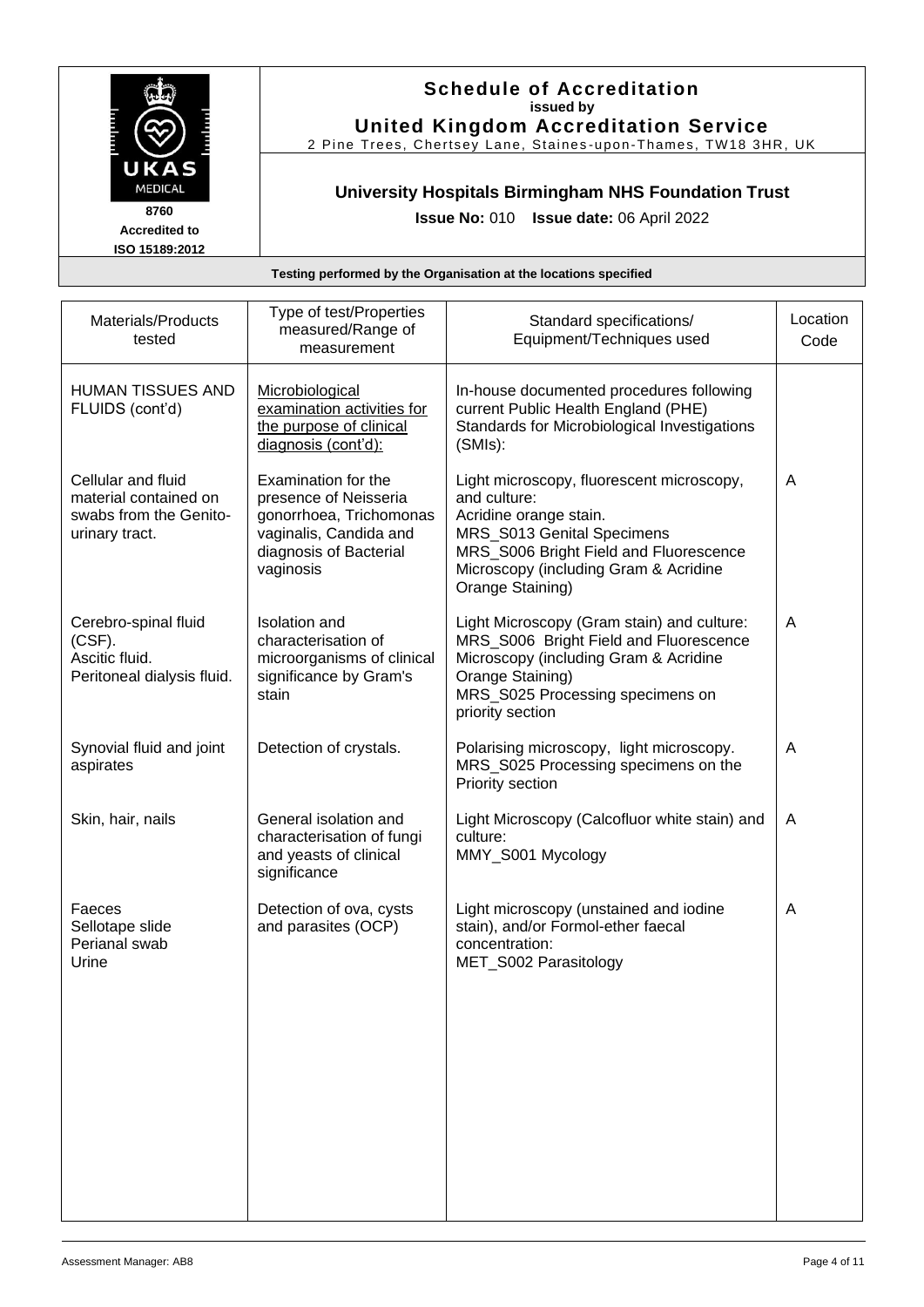

#### **Schedule of Accreditation issued by United Kingdom Accreditation Service**

2 Pine Trees, Chertsey Lane, Staines -upon -Thames, TW18 3HR, UK

## **University Hospitals Birmingham NHS Foundation Trust**

**Issue No:** 010 **Issue date:** 06 April 2022

| Type of test/Properties<br>measured/Range of<br>measurement                                                                                         | Standard specifications/<br>Equipment/Techniques used                                                                                                                                                                         | Location<br>Code |
|-----------------------------------------------------------------------------------------------------------------------------------------------------|-------------------------------------------------------------------------------------------------------------------------------------------------------------------------------------------------------------------------------|------------------|
| Microbiological<br>examination activities for<br>the purpose of clinical<br>diagnosis (cont'd):                                                     | In-house documented procedures following<br>current Public Health England (PHE)<br>Standards for Microbiological Investigations<br>(SMIs):                                                                                    |                  |
| Examination for the<br>presence of parasites<br>(ova, cyst, tropozoites) of<br>clinical significance:                                               | Auramine phenol staining and incident-light<br>fluorescence, Giemsa, Ziehl-Neelsen, iodine<br>staining as appropriate:<br>MET_S002 Parasitology                                                                               | A                |
| Examination for the<br>presence of Neisseria<br>gonorrhoeae, Yeasts, and<br>diagnosis of Bacterial<br>vaginosis                                     | Using Ison Hay criteria, gram stain for<br>purposes of sexual health screen:<br>MGU S003 Whittall Street Clinic                                                                                                               | $\mathsf{C}$     |
| Examination for the<br>presence of Trichomonas<br>vaginalis.                                                                                        | Wet films for detection of TV for purposes of<br>sexual health screen:<br>MGU_S003 Whittall Street Clinic                                                                                                                     | $\mathsf{C}$     |
| Detection and<br>quantification of white<br>blood cells, red blood<br>cells, epithelial cells and<br>bacteria. Differential of<br>white blood cells | Light microscopy:<br>MRS_S025 Processing<br>specimens on the Priority section.<br>MRS_S006 The Gram stain and light<br>microscopy Bright field and fluorescence<br>microscopy (including gram & Acridine<br>orange staining). | A                |
|                                                                                                                                                     |                                                                                                                                                                                                                               |                  |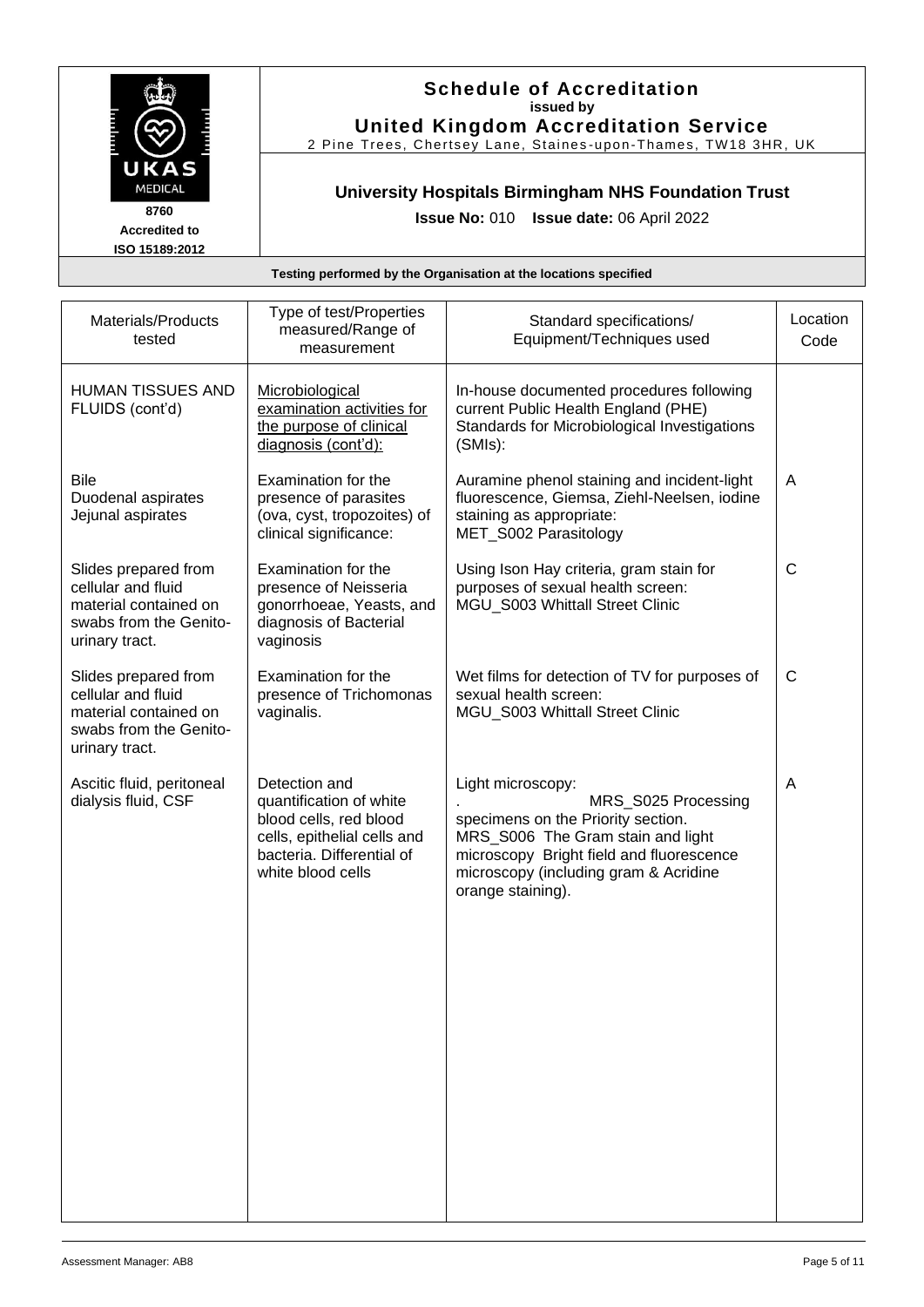

#### **Schedule of Accreditation issued by United Kingdom Accreditation Service**

2 Pine Trees, Chertsey Lane, Staines -upon -Thames, TW18 3HR, UK

## **University Hospitals Birmingham NHS Foundation Trust**

**Issue No:** 010 **Issue date:** 06 April 2022

| Materials/Products<br>tested                                     | Type of test/Properties<br>measured/Range of<br>measurement                                                                                                                                         | Standard specifications/<br>Equipment/Techniques used                                                                                                                                                                                                                                                                                                                                                                        | Location<br>Code |
|------------------------------------------------------------------|-----------------------------------------------------------------------------------------------------------------------------------------------------------------------------------------------------|------------------------------------------------------------------------------------------------------------------------------------------------------------------------------------------------------------------------------------------------------------------------------------------------------------------------------------------------------------------------------------------------------------------------------|------------------|
| <b>HUMAN TISSUES AND</b><br>FLUIDS (cont'd)                      | Microbiological<br>examination activities for<br>the purpose of clinical<br>diagnosis (cont'd):                                                                                                     | In-house documented procedures following<br>current Public Health England (PHE)<br>Standards for Microbiological Investigations<br>(SMIs)/ manufacturers instructions:                                                                                                                                                                                                                                                       |                  |
| Blood, fluids, aspirates                                         | <b>Isolation</b> and<br>characterisation of<br>microorganisms of clinical<br>significance                                                                                                           | MBC_S001 BacT/Alert Blood Cultures                                                                                                                                                                                                                                                                                                                                                                                           | A                |
| Urine                                                            | Detection and<br>quantification of white<br>blood cells, red blood<br>cells, epithelial cells and<br>bacteria. Isolation and<br>characterisation of micro-<br>organisms of clinical<br>significance | Differential cell count (flow cytometry) using<br>UF-1000 (Sysmex). Culture and digital<br>imaging using Kiestra Laboratory<br>Automation.<br>MUR_S001 Urines The Sysmex UF1000i<br><b>Urine Analyser</b><br>MUR_S003 Urine culture                                                                                                                                                                                          | A                |
| Cultures isolated in-<br>house from the samples<br>listed above. | Identification of<br>microorganisms of clinical<br>significance.                                                                                                                                    | Manual biochemical and/or automated<br>methods:<br>MAA_S008 Identification methods<br>MAA_S025 Identification of anaerobes (&<br>Actinomyces, Nocardia, proprionibacteria<br>and Eikenella)<br>MBC_S001 BacT/Alert Blood Cultures<br><b>MSN S004</b><br>Vitek identification and susceptibility testing.<br>Matrix assisted laser desorption ionization:<br>MSN S006 The BioMerieux Vitek MS-Maldi-<br><b>TOF</b> instrument | A                |
| Cultures isolated in-<br>house from the samples<br>listed above. | Antimicrobial<br>susceptibility testing of<br>clinically significant<br>bacteria                                                                                                                    | Manual sensitivity testing:<br>MSN_S003 Antibiotic susceptibility testing -<br>EUCAST method.<br>Automated sensitivity testing:<br><b>MSN_S004</b><br>Vitek identification and susceptibility testing.                                                                                                                                                                                                                       | A                |
| Faeces                                                           | Detection of Clostridium<br>difficile GDH                                                                                                                                                           | MET_S006 Detection of Clostridium difficile<br>GDH on DS2 using Meridian Premier<br>C.difficile GDH EIA test                                                                                                                                                                                                                                                                                                                 | A                |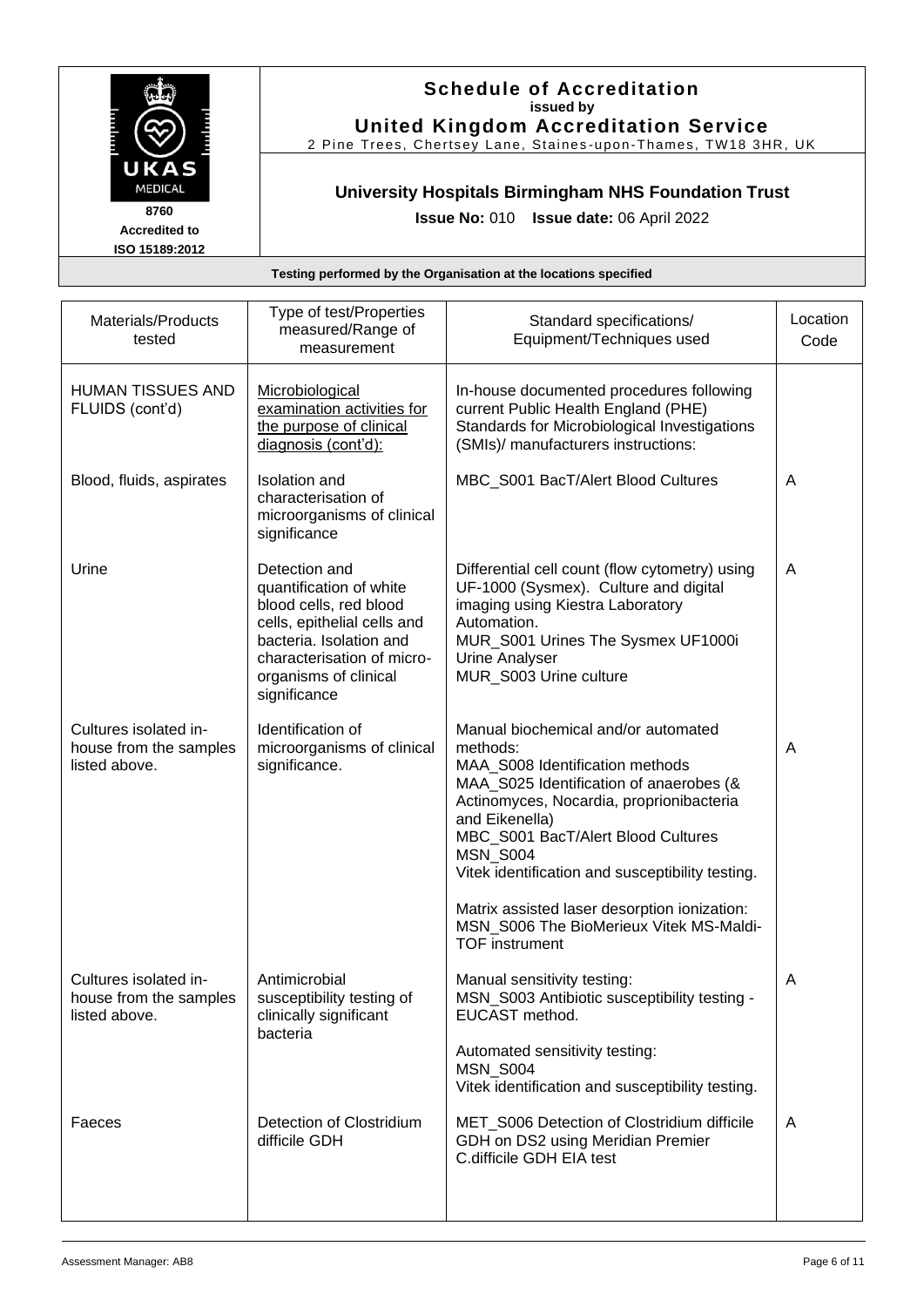

#### **Schedule of Accreditation issued by United Kingdom Accreditation Service**

2 Pine Trees, Chertsey Lane, Staines -upon -Thames, TW18 3HR, UK

## **University Hospitals Birmingham NHS Foundation Trust**

**Issue No:** 010 **Issue date:** 06 April 2022

| Materials/Products<br>tested         | Type of test/Properties<br>measured/Range of<br>measurement                                     | Standard specifications/<br>Equipment/Techniques used                                                                                                                  | Location<br>Code |
|--------------------------------------|-------------------------------------------------------------------------------------------------|------------------------------------------------------------------------------------------------------------------------------------------------------------------------|------------------|
| HUMAN TISSUES AND<br>FLUIDS (cont'd) | Microbiological<br>examination activities for<br>the purpose of clinical<br>diagnosis (cont'd): | In-house documented procedures following<br>current Public Health England (PHE)<br>Standards for Microbiological Investigations<br>(SMIs)/ manufacturers instructions: |                  |
| Faeces                               | Detection of Clostridium<br>difficile toxin A & B                                               | MET_S005 Detection of Clostridium difficile<br>Toxin A & B on DS2 using Meridian Premier<br>Toxin A & B EIA test.                                                      | A                |
| Serum                                | Serological detection of;                                                                       | Dynex DS2 using enzyme immunoassay<br>(EIA):                                                                                                                           | A                |
|                                      |                                                                                                 | MVS_S036 Dynex DS2 instrument                                                                                                                                          |                  |
|                                      | HTLV I+II Ab                                                                                    | MVS_S042 HTLV ELISA on DS2                                                                                                                                             |                  |
|                                      | VZV IgG                                                                                         | MVS_S039 Varicella zoster ELISA on DS2                                                                                                                                 |                  |
|                                      | Measles IgG                                                                                     | MVS_S040 Measles ELISA on DS2                                                                                                                                          |                  |
| Faeces                               | H.pylori stool antigen                                                                          | Dynex DS2 analyser using enzyme<br>immunoassay (EIA):<br>MVS_S047 H.pylori Stool Antigen on the<br>DS <sub>2</sub><br>MVS_S036 Dynex (DS2) Instrument                  | A                |
|                                      |                                                                                                 |                                                                                                                                                                        |                  |
|                                      |                                                                                                 |                                                                                                                                                                        |                  |
|                                      |                                                                                                 |                                                                                                                                                                        |                  |
|                                      |                                                                                                 |                                                                                                                                                                        |                  |
|                                      |                                                                                                 |                                                                                                                                                                        |                  |
|                                      |                                                                                                 |                                                                                                                                                                        |                  |
|                                      |                                                                                                 |                                                                                                                                                                        |                  |
|                                      |                                                                                                 |                                                                                                                                                                        |                  |
|                                      |                                                                                                 |                                                                                                                                                                        |                  |
|                                      |                                                                                                 |                                                                                                                                                                        |                  |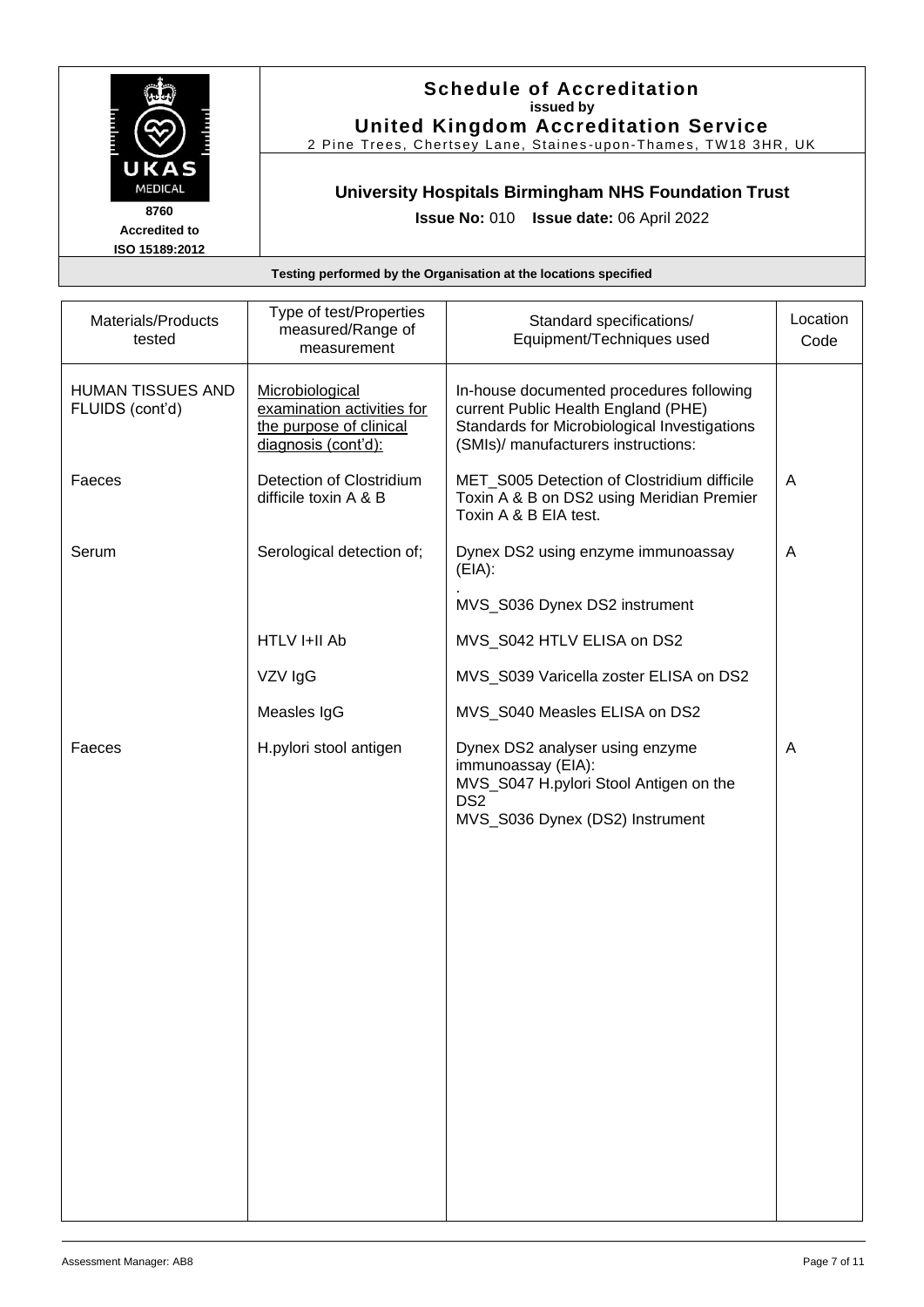

#### **Schedule of Accreditation issued by United Kingdom Accreditation Service**

2 Pine Trees, Chertsey Lane, Staines -upon -Thames, TW18 3HR, UK

## **University Hospitals Birmingham NHS Foundation Trust**

**Issue No:** 010 **Issue date:** 06 April 2022

| Materials/Products<br>tested                | Type of test/Properties<br>measured/Range of<br>measurement                                                       | Standard specifications/<br>Equipment/Techniques used                                                                                                                  | Location<br>Code |
|---------------------------------------------|-------------------------------------------------------------------------------------------------------------------|------------------------------------------------------------------------------------------------------------------------------------------------------------------------|------------------|
| <b>HUMAN TISSUES AND</b><br>FLUIDS (cont'd) | Microbiological<br>examination activities for<br>the purpose of clinical<br>diagnosis (cont'd):                   | In-house documented procedures following<br>current Public Health England (PHE)<br>Standards for Microbiological Investigations<br>(SMIs)/ manufacturers instructions: |                  |
| Serum                                       | Hepatitis A IgG (Total)<br>Antibody (HAVAb IgG)                                                                   | In house documented procedures based on<br>equipment manuals and CITS.S200 Abbott<br>Alinity ci series Standard Operating                                              | B                |
|                                             | Hepatitis A IgM Antibody<br>(HAVAb IgM)                                                                           | Procedure and CITS.S073 Serology<br><b>Standard Operating Procedure:</b>                                                                                               |                  |
|                                             | <b>Hepatitis B Surface</b><br>Antibody (HBsAb)                                                                    |                                                                                                                                                                        |                  |
|                                             | <b>Hepatitis B Surface</b><br>Antigen (HBsAg)                                                                     |                                                                                                                                                                        |                  |
|                                             | <b>Hepatitis B Core Antibody</b><br>Total (HBcTotal)                                                              |                                                                                                                                                                        |                  |
|                                             | Hepatitis B Core IgM<br>Antibody (HBclgM)                                                                         |                                                                                                                                                                        |                  |
|                                             | Hepatitis B e Antibody<br>(HBeAb)                                                                                 |                                                                                                                                                                        |                  |
|                                             | Hepatitis B e Antigen<br>(HBeAg)                                                                                  |                                                                                                                                                                        |                  |
|                                             | <b>Hepatitis C Antibody</b><br>(anti-HCV)                                                                         |                                                                                                                                                                        |                  |
|                                             | Human Immunodeficiency<br>Virus I & II, (HIV)<br>Antigen/Antibody Combo<br>(Ab to types 1 & 2 and<br>p24 antigen) |                                                                                                                                                                        |                  |
|                                             | Cytomegalovirus (CMV<br>lgG)                                                                                      |                                                                                                                                                                        |                  |
|                                             | Toxoplasma gondii (Tox<br>IgG)                                                                                    |                                                                                                                                                                        |                  |
|                                             | Rubella (Rubella IgG)                                                                                             |                                                                                                                                                                        |                  |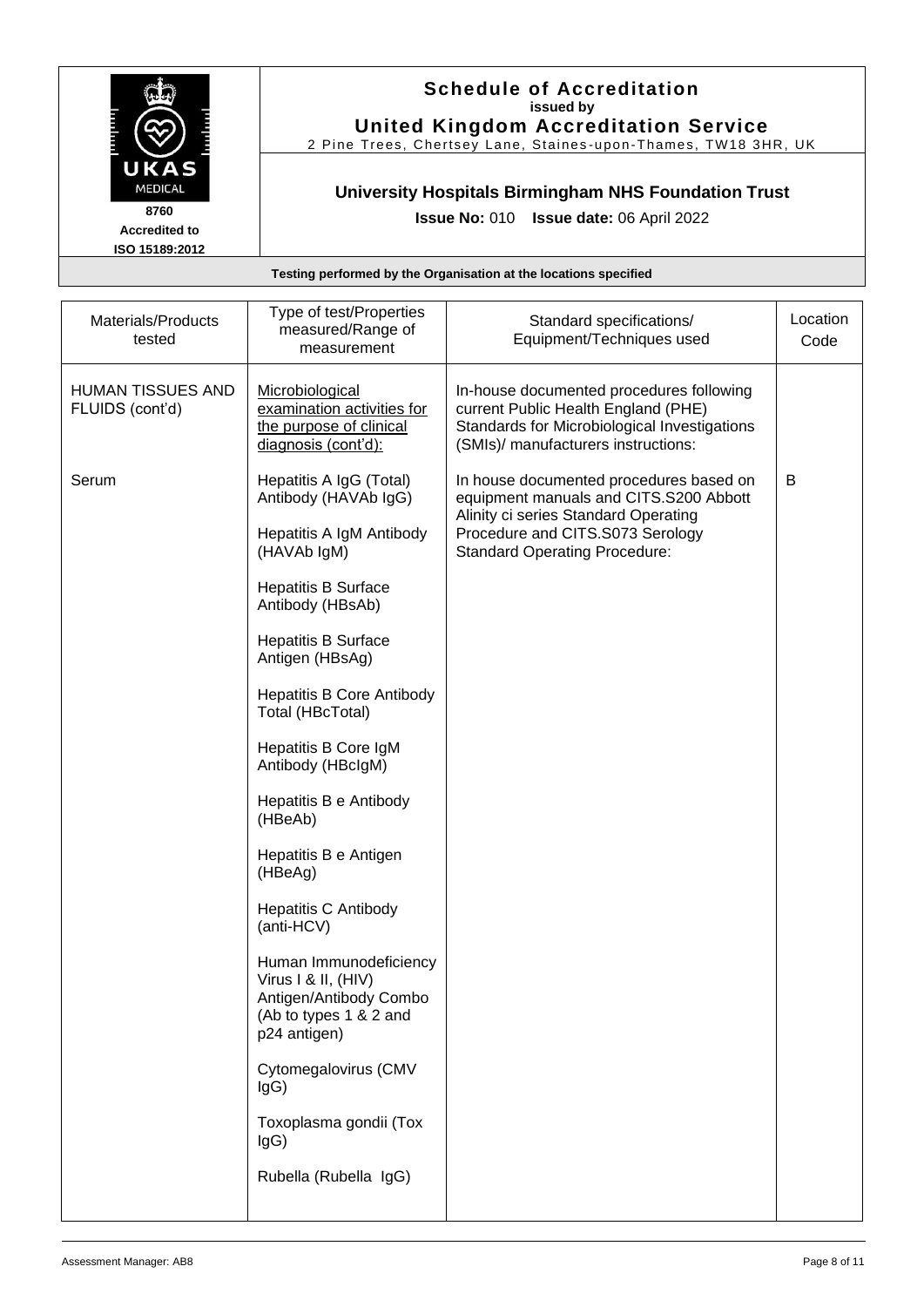

#### **Schedule of Accreditation issued by United Kingdom Accreditation Service**

2 Pine Trees, Chertsey Lane, Staines -upon -Thames, TW18 3HR, UK

## **University Hospitals Birmingham NHS Foundation Trust**

**Issue No:** 010 **Issue date:** 06 April 2022

| Materials/Products<br>tested                | Type of test/Properties<br>measured/Range of<br>measurement                                                                   | Standard specifications/<br>Equipment/Techniques used                                                                                                                                                                                                     | Location<br>Code |
|---------------------------------------------|-------------------------------------------------------------------------------------------------------------------------------|-----------------------------------------------------------------------------------------------------------------------------------------------------------------------------------------------------------------------------------------------------------|------------------|
| <b>HUMAN TISSUES AND</b><br>FLUIDS (cont'd) | Microbiological<br>examination activities for<br>the purpose of clinical<br>diagnosis (cont'd):                               | In-house documented procedures following<br>current Public Health England (PHE)<br>Standards for Microbiological Investigations<br>(SMIs)/ manufacturers instructions:                                                                                    |                  |
| Serum                                       | Confirmatory testing for<br>syphilis by detection of<br>Treponema pallidum<br>antibodies                                      | Non-specific antibodies in blood samples<br>(RPR). Indirect particle agglutination assay<br>(TPPA) for the detection and titration of<br>treponemal antibodies:<br>MVS_S029 Axis-Shield Rapid Plasma<br>Reagin (RPR) test.<br>MVS_S030 SERODIA-TP-PA test | A                |
| Serum, plasma, CSF                          | Qualititative or semi-<br>quantitative detection of<br>capsular polysaccharide<br>antigens of Cryptococcus<br>species complex | Immy Latex-Cryptococcus Antigen Test:<br>MVS_S048 Immy Lateral Flow Cryptococcal<br>Antigen Assay                                                                                                                                                         | A                |
| Serum                                       | Confirmatory testing for:<br>HIV (inc P24) Ab/Ag<br>HBsAg                                                                     | VIDAS (Biomerieux) using enzyme linked<br>fluorescent assay (ELFA):<br>MVS_S045 Processing blood samples on<br>the VIDAS analyser                                                                                                                         | A                |
|                                             |                                                                                                                               |                                                                                                                                                                                                                                                           |                  |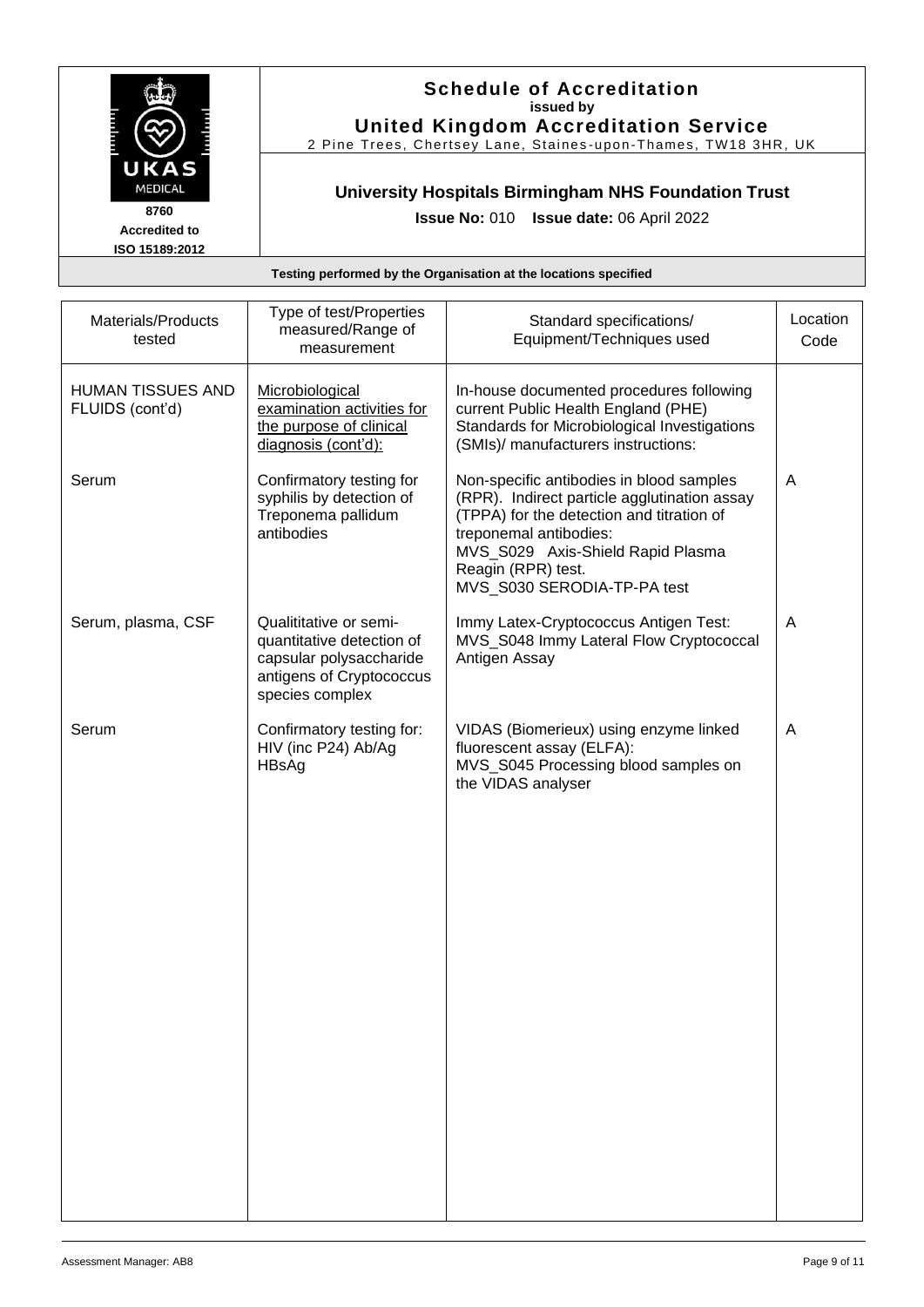

**8760**

**Accredited to ISO 15189:2012**

#### **Schedule of Accreditation issued by United Kingdom Accreditation Service**

2 Pine Trees, Chertsey Lane, Staines -upon -Thames, TW18 3HR, UK

## **University Hospitals Birmingham NHS Foundation Trust**

**Issue No:** 010 **Issue date:** 06 April 2022

| Materials/Products<br>tested        | Type of test/Properties<br>measured/Range of<br>measurement                      | Standard specifications/<br>Equipment/Techniques used                                                                                                                                    | Location<br>Code |
|-------------------------------------|----------------------------------------------------------------------------------|------------------------------------------------------------------------------------------------------------------------------------------------------------------------------------------|------------------|
|                                     | Molecular examination<br>activities for the purpose<br>of clinical diagnosis:    | In-house documented procedures with<br>reference to manufacturers' instructions:                                                                                                         |                  |
| Urine                               | Detection of Legionella<br>pneumophilia serotype 1<br>antigen                    | BinaxNow (Alere) Antigen Card, a rapid<br>assay for the qualitative detection of<br>legionella pneumophila serogroup 1 antigen:<br>MVS_S028 BinaxNOW Legionella urinary<br>antigen test. | A                |
| Plasma                              | Viral Load Molecular<br>monitoring - HIV,<br>Hepatitis B, Hepatitis C<br>and CMV | Abbott m2000 using real-time PCR<br>amplification:<br>MMO_S001 Abbott m2000sp analyser<br>MMO_S002 Abbott m2000rt instrument                                                             | A                |
| <b>Whole Blood</b>                  | Viral Load Molecular<br>monitoring - EBV                                         | Abbott m2000 using real-time PCR<br>amplification:<br>MMO_S001 Abbott m2000sp analyser<br>MMO S002 Abbott m2000rt instrument                                                             | A                |
| Sputum, broncho-<br>alveolar lavage | Molecular detection of<br>Mycobacterium<br>tuberculosis DNA                      | Nucleic acid amplification using GeneXpert<br>(Cepheid) for MTb:<br>ML3_S009 Cepheid GeneXpert                                                                                           | A                |